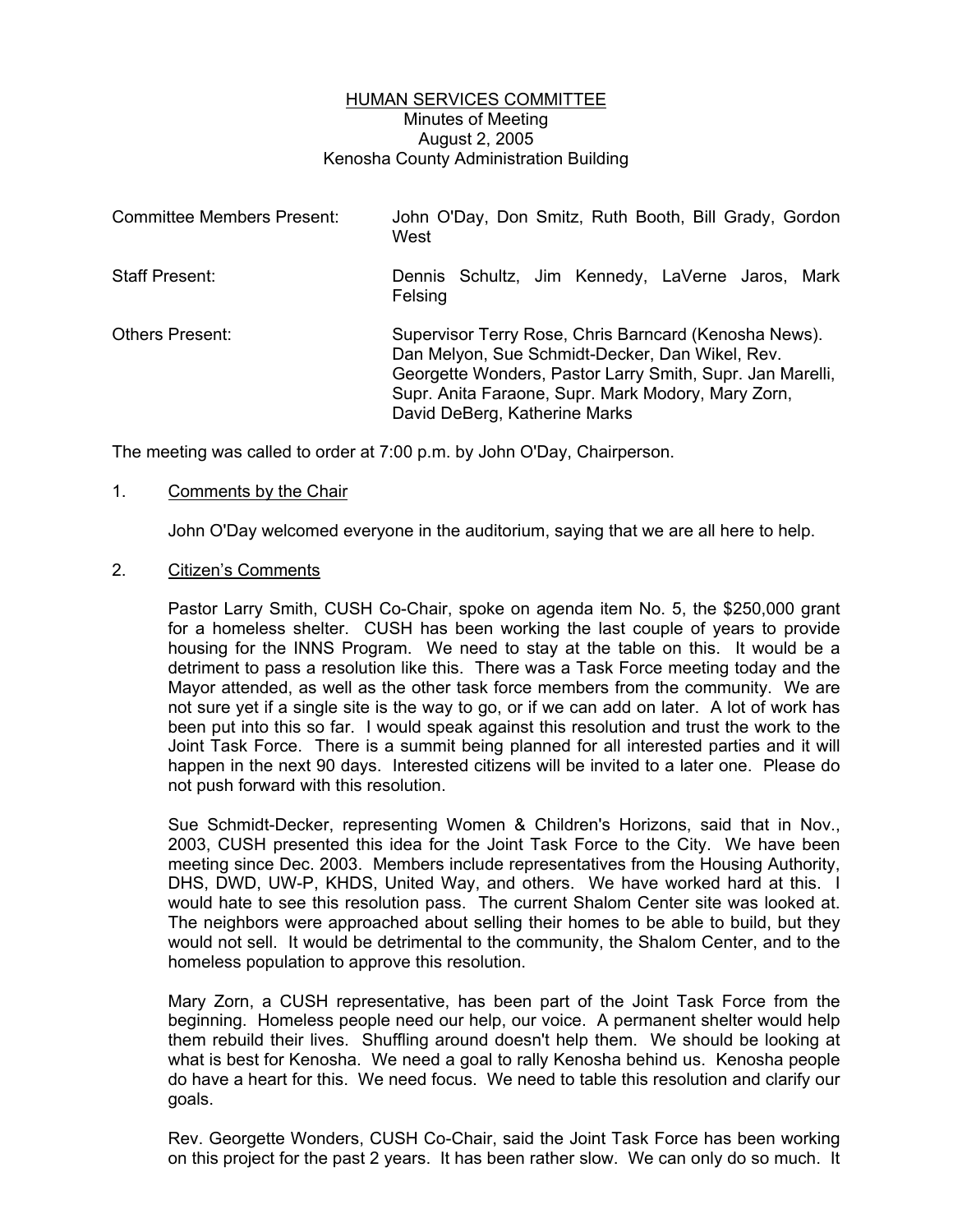behooves us to entrust the process to the people so it can come to fruition. To eliminate any possible sites would be premature.

David DeBerg, a CUSH representative, said they are interested in helping the homeless and have worked many years towards this goal. The homeless population gets pushed around like ping pong balls. These people will be here in the winter. We need a place for them. First Step Services was doing the work. I met a lot of these people in Library Park, some with frostbitten feet. We need to be doing a better job. But it seems we would rather put up condos. We need to act as a community, and we can do better. It behooves us to be good stewards of the \$250,000. The homeless do not have a place. We need to address it from what Kenosha needs (not Milwaukee or Racine). We need a permanent place. Shuffling from site to site each night is not the way to go.

Supervisor Joe Clark spoke as a citizen on the introduction of the resolution. We need to be good stewards of this money we entrusted. Everyone wants to do something for the homeless. We need to find an efficient solution.

Supervisor Terry Rose spoke as the preparer of the resolution. On 4/13/04, this came before the Board (15 months ago) and with certain urgency. We are about in the same position today that we were then. Summits could have been held then. They can be held now. The proposal was one site, and the current site was the preferred site. A single site makes more sense than two sites. We will be funding part of this program. I don't think the community is large enough for two sites. We will be bussing from one site to another. It will cost about \$1 million to renovate the Sheridan Road site. Do two sites result in better service for the general public? I don't think so. Bussing from one site to another does not provide good service. Does this make good sense to renovate a building for \$1 million for a 10-year lease, plus other expenses, and still not own the building? What happens at the end of the lease? These are questions that have not been addressed. Two sites is a short-sighted idea. It makes sense to have one location. I don't think the current proposal is a good one.

3. Approval of Minutes - 7/5/05

MOTION to approve minutes by Gordon West, seconded by Bill Grady. MOTION CARRIED UNANIMOUSLY.

### 4. Aging - Resolution to Add Community Options Program Administrative Grants to the 2005 Budget

LaVerne Jaros explained that \$17,417 is a carryover of a grant to help support activities for long-term care worker retention. \$16,130 is to expand our equipment loan closet which is located in the Job Center building. We have a room for walkers, canes, crutches, etc. We have an agreement with Easter Seals, and because of this our loan of equipment has tripled. In return, Easter Seals repairs our equipment when it needs it. They also have a physical therapist who will work with individuals who are not using equipment properly, or maybe their canes or walkers are not at the correct height. We also received \$3,600 to work with long-term care providers for leadership training. We submitted a proposal to the State for this grant. The State has a pot of money not used by other counties, but this was a competitive process. Total grant amount is \$37,147.

MOTION to approve by Gordon West, seconded by Don Smitz. MOTION CARRIED UNANIMOUSLY.

5. Resolution Concerning \$250,000 Grant for a Homeless Shelter in the City of Kenosha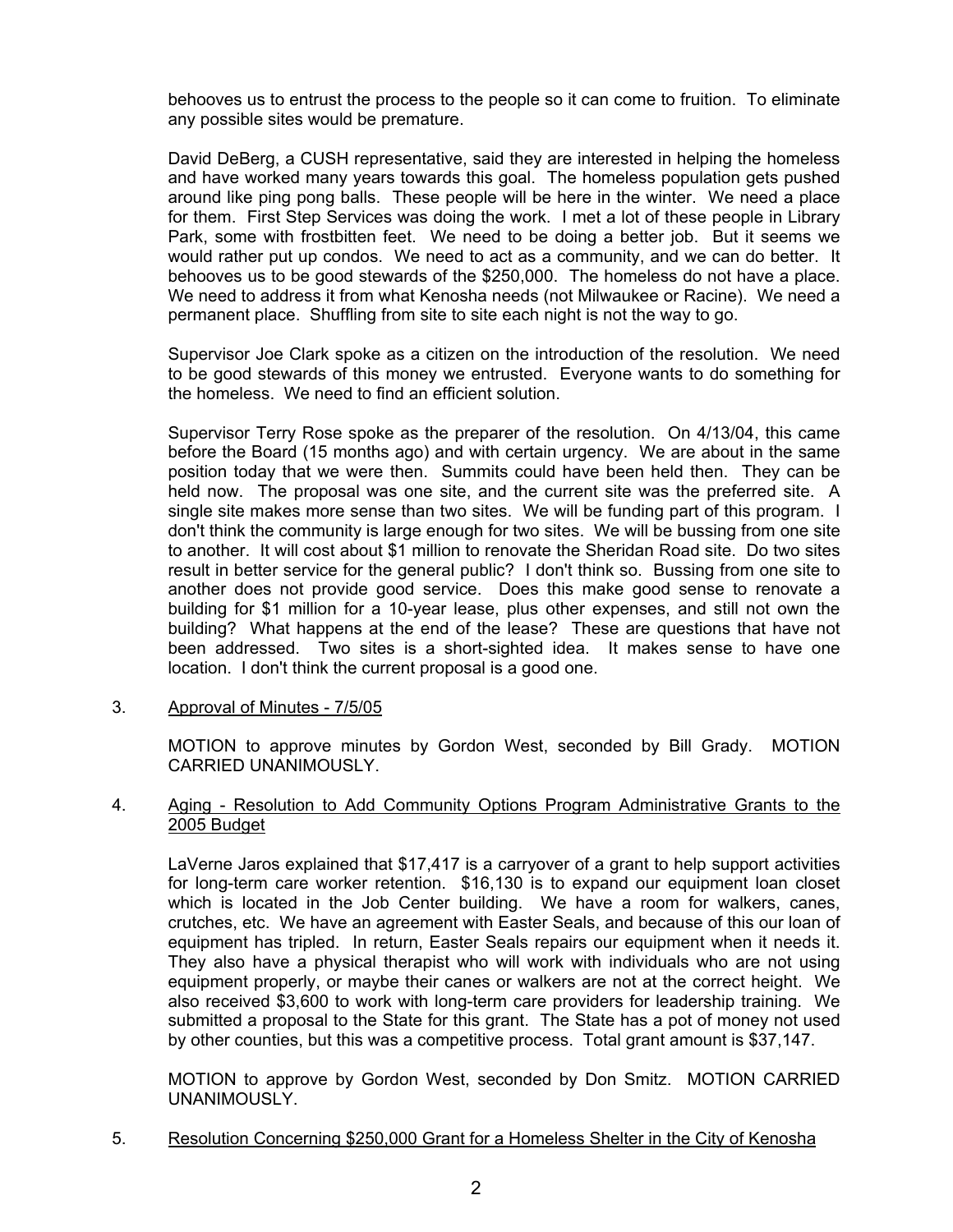Dennis Schultz stated that our guests have indicated that it has been a long, difficult process. We have a commitment from the Mayor to attend a summit. I don't believe this resolution is needed. We must make a decision by 12/31 of this year according to our contract with Shalom Center, and we would have to come back to this committee at that time with a recommendation. There has been some movement. We had excellent attendance at the Joint Task Force. Katherine Marks is here tonight, and she also attended the Task Force meeting today as the representative for United Way. I will stand by the comments made by our guests today. A summit will be held within 90 days (so it could be held in 30 or 60 days, depending on the Mayor's schedule). All Joint Task Force members will attend, and we have asked them to suggest others to attend. Both the Mayor and UW-Parkside offered names of people who could help facilitate the summit. Other invitees would include some Human Services Committee members and Shalom Center board members.

Terry Rose said that 90 days is a long way off -- in November. He suggested holding the resolution in abeyance to keep this issue on track.

John O'Day commented that this summit probably would not have taken place without this resolution. It was stagnating. This resolution has pushed the process along whether it ends up as one site or two sites. The County has two jails and shuttles prisoners back and forth. If we could get down to two sites from 7 different sites for the INNS Program, that would be a miracle in itself.

Don Smitz said that this is quite an undertaking and we need to get all of our facts before we make any decision. With two sites, there will be double staff, How many homeless do we have right now? We are going to spend some significant money here, and we should spend it in the right way.

Ruth Booth stated that the urgency is to see that the homeless have a place to stay before winter. The Sheridan Road site could house more people than the current INNS sites at the churches. The homeless need a place to stay. There is room for expansion at the Sheridan Road site. It was stated at last month's meeting that the Sheridan Road site can be made ready this year. The rest of the services can be moved to that site later.

Dan Melyon explained that this is a complex issue. It takes a lot of cooperation. To get everyone to agree on everything is very difficult. Where in our community do we locate this program? People are not agreeing on this, and this is the main issue. To operate two locations will definitely cost more money. This is a major concern of the Shalom Center. We have other programs, not just the INNS Program. We have to make sure that the steps we take are economically feasible for years down the road. We have not begun our capital campaign yet. We are waiting until we can say 'This is our plan, this is where the building is going to be, and this is why we are asking for money'. This could go past the 12/31 contract deadline. We have not had a capital campaign at the Shalom Center before. The Shalom Center raises approximately \$600,000 annually; 60% of our budget is raised through donations.

Bill Grady said that he sympathizes with Terry Rose in his effort to get this resolution to help the homeless. His heart is in the right place. However, he would not be in favor of this resolution. We will be revisiting the homeless shelter issue with the summit.

Bill Grady moved to table Resolution No. 28 indefinitely, Ruth Booth seconded, and the motion was passed unanimously.

6. Such Other Business as Authorized by Law - None